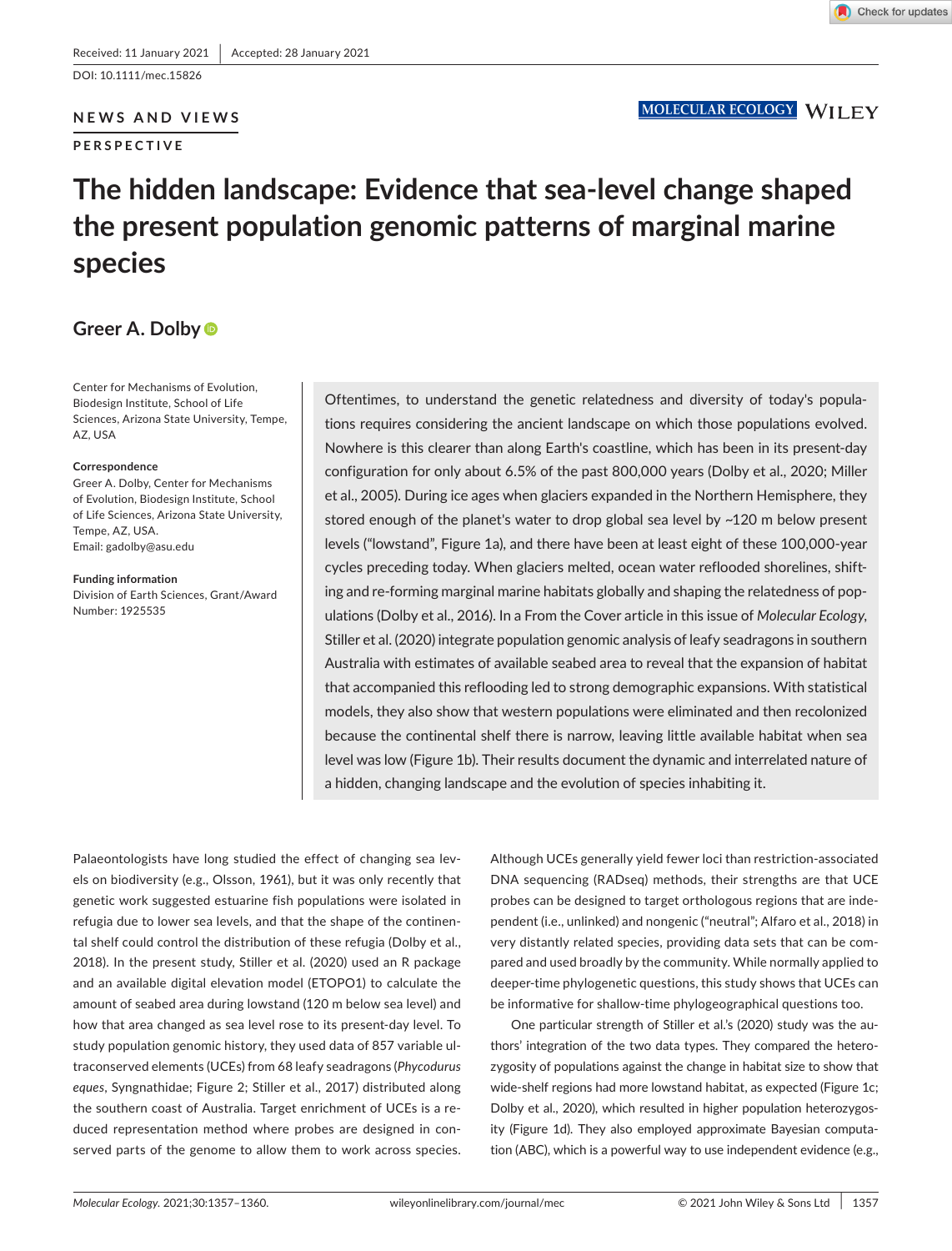

**FIGURE 1** Summary of sea-level change, continental shelves and isolation scenarios of marginal marine species discussed in Stiller et al. (2020). (a) There were at least eight high-amplitude sea-level oscillations that (b) lowered sea level to ~120 m below sea level (mbsl; estimated by grey dashed line; land is beige). (c) These had different effects on narrow (left) versus wide (right) shelves. The amount of habitable seabed area is shown in pink from the western (narrow) and eastern (broad) regions from Stiller et al. (note the difference in scale). (d) Different genetic expectations are based on the width of the continental shelf. Stiller et al. found that the eastern (wide) shelf sustained habitat when sea level was low, leading to higher genetic diversity, stronger population structure and stronger expansions when sea level rose and increased habitat area. Western (narrow shelf) populations were probably extirpated and recolonized. This differs from prior work that showed that some isolated refugia on narrow shelves can survive and lead to diverged populations (Dolby et al., 2018). Habitat type and species differences may play a role

ecological, geological) to test competing evolutionary hypotheses. Generally, this approach requires setting parameters based on the organism and genetic data collected (e.g., generation time, mutation rate), and constructing a set of scenarios for which genetic data are simulated repeatedly, with each simulation drawing parameter values from those user-defined distributions. Summary statistics are generated for each simulated data set and these are compared to determine which historical scenario is most compatible with the observed data set.

Using ABC, Stiller et al. (2020) were able to show that the GIS-based palaeohabitat reconstructions described the relatedness of populations better than the Leeuwin Current, which flows in the opposite direction. They also showed that the steeper western range was probably extirpated and recolonized from the east, leading to the stepwise relatedness of populations, lower population structure and lower genetic diversity observed in western populations (Figure 1d). Perhaps most importantly,

however, they showed for the first time that the huge habitat expansion that occurs when wide continental shelves are flooded led to a strong demographic expansion in the leafy seadragon populations. The demographic expansion was stronger here than in the narrow western shelf where habitats tend to be smaller and change less in size (Dolby et al., 2020; Stiller et al., 2020). These results exemplify how populations evolve in tandem with the landscapes they inhabit.

## **1**  | **A HIDDEN L ANDSC APE AND NE W QUESTIONS**

Growing evidence suggests that sea-level change has dramatically affected the evolution of marginal marine species (Keyse et al., 2018; Noguerales et al., 2020; Stiller et al., 2017, 2020; Thomaz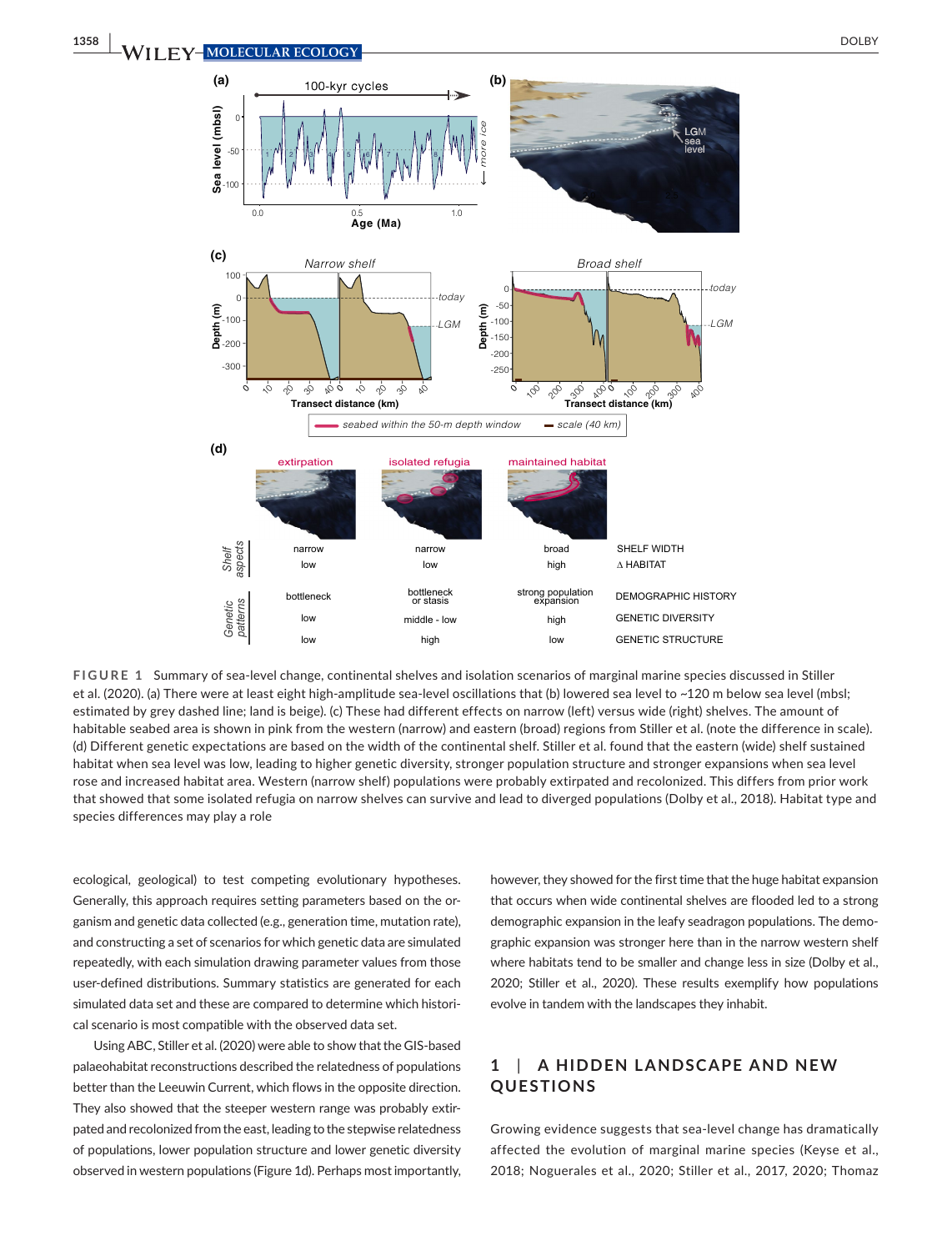**<u>DOLBY 1359**<br> **NOLECULAR ECOLOGY** WILL FV</u>



**FIGURE 2** A leafy seadragon (*Phycodurus eques*) in Wool Bay, South Australia. Seadragons are uniquely camouflaged to disappear among their shallow-water kelp and seagrass habitat. Photo credit: Greg Rouse

& Knowles, 2020). One of the most important lessons from this study is that to understand present patterns of coastal species requires looking beyond the present-day landscape to consider the "hidden" coastline and how it changed during ice age cycles. Not only that, but we need to consider that the present land–sea configuration is a short-lived snapshot of what has been a landscape in flux. The ability to estimate palaeohabitat with excellent age control (e.g., Miller et al., 2005) may make these good systems for assessing other population or metapopulation dynamics, including founder effects and the "surfing" of alleles and the increased mutation load in populations at the front of a species expansion (Excoffier & Ray, 2008; Gilbert et al., 2018). Additionally, (re)colonizing habitat means species may face new predation pressures, diet resources and abiotic conditions that can also shape phylogeographical patterns (Graciá, 2020; Ortego & Knowles, 2020). Testing for signatures of selection or local adaptation, including changes in copy number that can affect phenotype, may also be fruitful (Dorant et al., 2020).

As emerging evidence refines our knowledge, new questions emerge. Stiller et al. examined a brooding species with low dispersal. At what level of dispersiveness is a species no longer affected by isolation in refugia? Also, although most phylogeographical studies focus on the effects from the Last Glacial Maximum to present, there were at least eight (and perhaps 11) major 100,000 year glaciations (Figure 1a; Miller et al., 2005; PAGES, 2016). Are the genetic effects of sea-level oscillations overprinted with each cycle, or are the genetic effects cumulative? Does the age of the first oscillation matter or only the most recent one? Finally,

palaeontologists have studied how sea-level change shapes biodiversity over deep geological time (Tennant et al., 2016), but can our emerging knowledge about its genetic impacts tie into these higher order (deeper-time) patterns of diversification and richness? Much is left to learn about the nature and extent of this relationship; the results of Stiller et al. (2020) show it is an exciting time to explore this data-rich setting.

## **ORCID**

*Greer A. Dolby* <https://orcid.org/0000-0002-5923-0690>

### **REFERENCES**

- Alfaro, M. E., Faircloth, B. C., Harrington, R. C., Sorenson, L., Friedman, M., Thacker, C. E., Oliveros, C. H., Černý, D., & Near, T. J. (2018). Explosive diversification of marine fishes at the Cretaceous-Palaeogene boundary. *Nature Ecology & Evolution*, *2*, 688–696.
- Dolby, G. A., Bedolla, A. M., Bennett, S. E., & Jacobs, D. K. (2020). Global physical controls on estuarine habitat distribution during sea level change: Consequences for genetic diversification through time. *Global and Planetary Change*, *187*, 103128.
- Dolby, G. A., Ellingson, R. A., Findley, L. T., & Jacobs, D. K. (2018). How sea level change mediates genetic divergence in coastal species across regions with varying tectonic and sediment processes. *Molecular Ecology*, *27*, 994–1011.
- Dolby, G. A., Hechinger, R., Ellingson, R. A., Findley, L. T., Lorda, J., & Jacobs, D. K. (2016). Sea-level driven glacial-age refugia and postglacial mixing on subtropical coasts, a palaeohabitat and genetic study. *Proceedings of the Royal Society B: Biological Sciences*, *283*, 20161571.
- Dorant, Y., Cayuela, H., Wellband, K., Laporte, M., Rougemont, Q., Mérot, C., Normandeau, E., Rochette, R., & Bernatchez, L. (2020). Copy number variants outperform SNPs to reveal genotype– temperature association in a marine species. *Molecular Ecology*, *29*, 4765–4782.
- Excoffier, L., & Ray, N. (2008). Surfing during population expansions promotes genetic revolutions and structuration. *Trends in Ecology & Evolution*, *23*, 347–351.
- Gilbert, K. J., Peischl, S., & Excoffier, L. (2018). Mutation load dynamics during environmentally-driven range shifts. *PLoS Genetics*, *14*, e1007450–e1007518.
- Graciá, E. (2020). Biotic interactions matter in phylogeography research: Integrative analysis of demographic, genetic and distribution data to account for them. *Molecular Ecology*, *29*, 4503–4505.
- Keyse, J., Treml, E. A., Huelsken, T., Barber, P. H., DeBoer, T., Kochzius, M., Nuryanto, A., Gardner, J. P. A., Liu, L.-L., Penny, S., & Riginos, C. (2018). Historical divergences associated with intermittent land bridges overshadow isolation by larval dispersal in co-distributed species of Tridacnagiant clams. *Journal of Biogeography*, *45*, 848–858.
- Miller, K. G., Kominz, M. A., Browning, J. V., Wright, J. D., Mountain, G. S., Katz, M. E., Sugarman, P. J., Cramer, B. S., Christie-Blick, N., & Pekar, S. F. (2005). The Phanerozoic record of global sea-level change. *Science*, *310*, 1293–1298.
- Noguerales, V., Cordero, P. J., Knowles, L. L., & Ortego, J. (2020). Genomic insights into the origin of trans-Mediterranean disjunct distributions. *Journal of Biogeography*, *2*, 1–13.
- Olsson, A. A. (1961). *Mollusks of the tropical eastern Pacific: Particularly from the southern half of the Panamic-Pacific faunal province (Panama to Peru)*. Paleontological Research Institution, Ithaca, NY.
- Ortego, J., & Knowles, L. L. (2020). Incorporating interspecific interactions into phylogeographic models: A case study with Californian oaks. *Molecular Ecology*, *29*, 4510–4524.